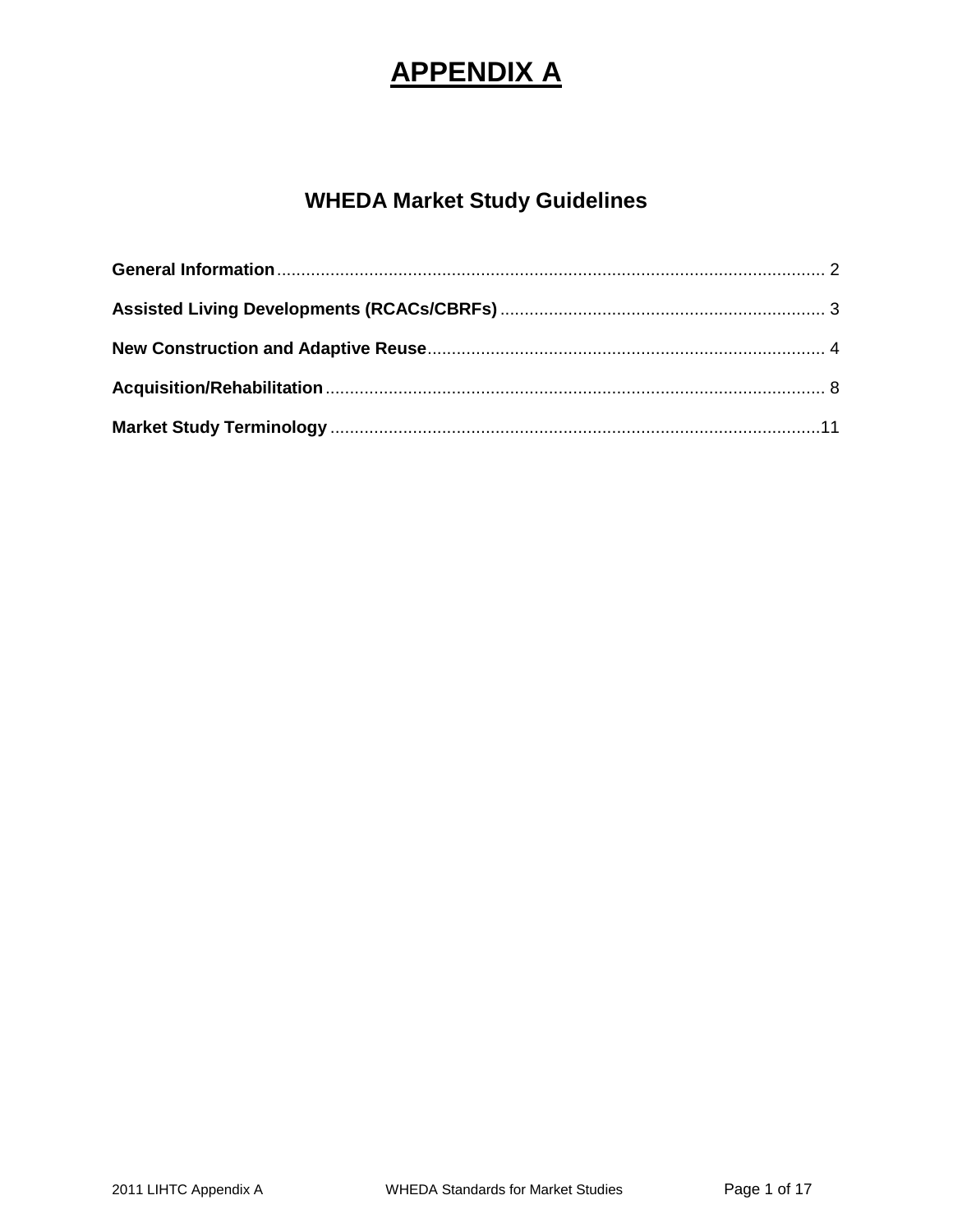## **General Information**

<span id="page-1-0"></span>WHEDA requires independent third-party market studies for the following:

- $\triangleright$  Low Income Housing Tax Credit developments (submit 1 hard copy);
- $\triangleright$  WHEDA-financed developments, including: new construction, acquisition/rehab, or adaptive reuse (submit 2 hard copies). Market study requirements may be waived at WHEDA's discretion.

Market studies must be prepared by a WHEDA-approved market study provider. For the list of approved providers navigate to:

[http://www.wheda.com/root/uploadedFiles/Website/Business\\_Partners/Multifamily\\_Developers/mktprov.pdf](http://www.wheda.com/root/uploadedFiles/Website/Business_Partners/Multifamily_Developers/mktprov.pdf) or call WHEDA at (608)266-7884.

To assist project owners, developers and consultants, WHEDA has prepared market study guidelines that must be used for a study to be considered. These guidelines establish the minimum information and analysis. Meeting these guidelines does not ensure acceptance of the study. Methodology used and conclusions drawn must be reasonable. **WHEDA, in determining whether a market exists for a proposed project, will consider market factors other than market study. WHEDA reserves the right to deny any application based on such factors.**

Developments that require a Market Study must submit the appropriate study based on the following:

- $\triangleright$  Assisted Living developments see "New Construction and Adaptive Reuse " and include information requested in WHEDA's "Market Considerations For Assisted Living Developments (RCACs/CBRFs)"
- $\triangleright$  New construction and adaptive reuse developments see "New Construction and Adaptive Reuse"
- $\triangleright$  Acquisition and/or rehabilitation developments see "Acquisition/Rehabilitation"

All market studies submitted must include a certification from the provider stating there is no Identity of Interest as defined below.

―*An identity of interest relationship exists if any officer, director, board member, or authorized agent of any development of any development team member (consultant, general contractor, attorney, management agent, seller of the land, etc.):*

*(a) is also an officer, director, board member or authorized agent of any other development team member;*

*has any financial interest in any other development team member's firm or corporation;*

- *(b) is a business partner of an officer, director, board member or authorized agent of any other development team member;*
- *(c) has a family relationship through blood, marriage or adoption with an officer, director, board member, or authorized agent of any other development team member; or*
- (d) *advances any funds or items of value to the sponsor/borrower.*‖

The study must be a concisely-written bound report including pictures and tables.

Studies will be considered "stale" after 6 months, but may be updated by the provider to meet requirements. *Studies with appropriate updates are considered stale after 18 months from original market study date. For example, WHEDA would allow an updated study for a 2008 competitive tax credit application if the original study was submitted for a 2007 competitive tax credit application.* Such updates shall identify and analyze the impact of additional developments not identified in the prior report. It shall also include changes in the occupancy and rent structure in the marketplace. The analyst should address other factors that may have significant impact on the proposed development, such as economic changes and/or demographics. The analyst should specify in the update whether or not all of the changes listed above exist, and explain the changes and resulting effects. The updated information can be provided in the form of a letter update attached to the original application. Studies over 12 months old will not be accepted.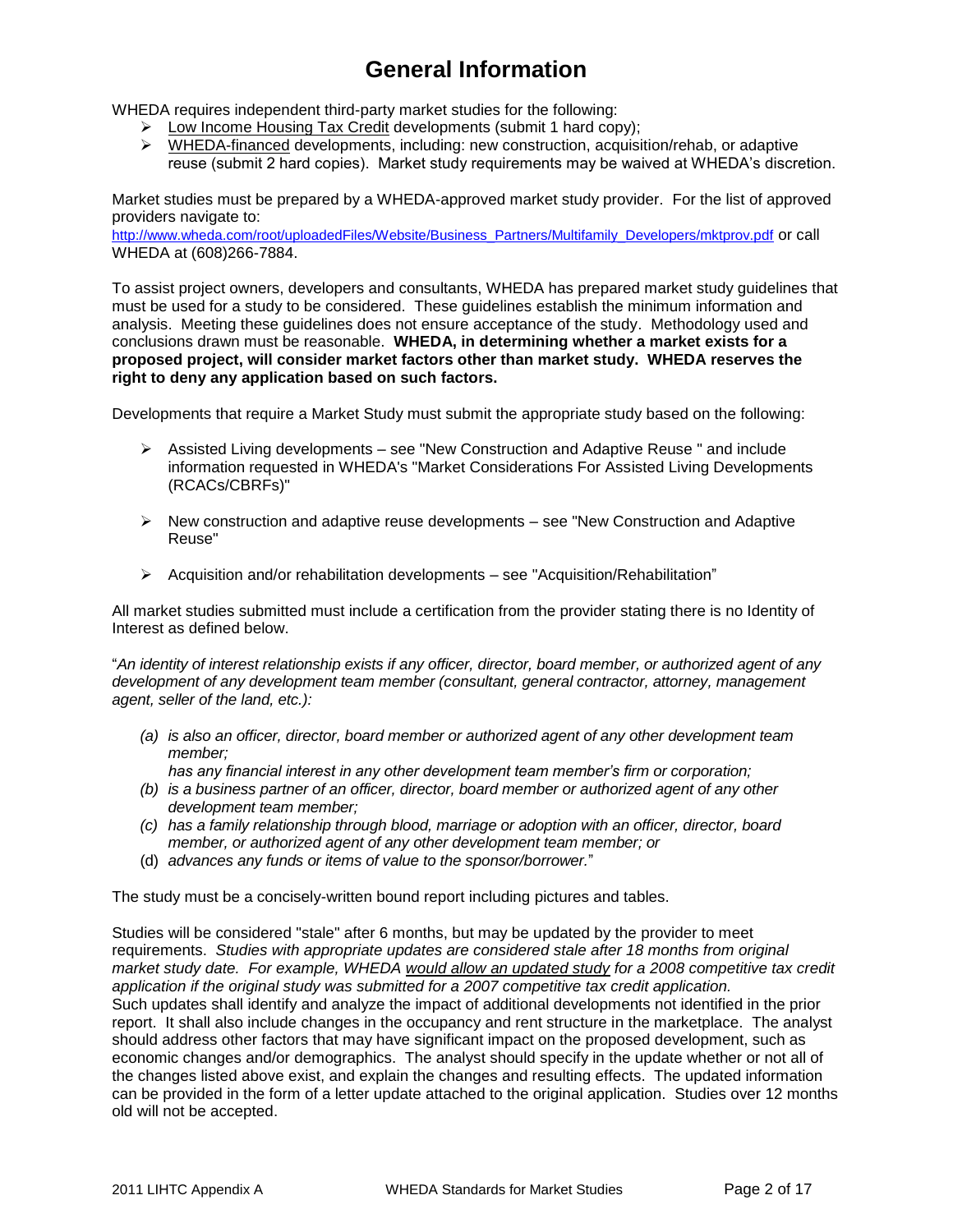### <span id="page-2-0"></span>**Assisted Living Developments (RCACs/CBRFs)**

The market study for RCACs/CBRFs considers the special market targeted. Assisted Living Developments must follow "WHEDA Market Study Guidelines – New Construction" and also include information required in this addendum.

#### **Market Area:**

The Market Study should describe and defend the selected market area in terms of the intended population to be served (i.e. frail elderly, those with dementia, etc.).

#### **Demographic Information/Demand:**

Market demand should be based on the profile of a typical targeted resident.

Example: if the typical profile of a RCAC resident is an 83 year old female widow, the Market Study should include the following to support its demand analysis:

- No. of elderly over 85 yrs. old (male & female)
- No. of elderly over 75 yrs. old (male & female)  $\bullet$
- Household incomes of both age groups  $\bullet$
- Household assets of both age groups (if available)  $\bullet$
- No. of persons/household (becomes closer to one with higher age)  $\bullet$
- Percent of elderly requiring supportive services (increases with age)
- Percent of elderly with moderate to advanced dementia (this population is inappropriate for an  $\bullet$ RCAC)

#### **Turnover rate of RCACs/CBRFs**

- Turnover can be significant in assisted living developments (up to 50% annually). The average  $\bullet$ stay in an RCAC is only 26 months (may be longer if some form of public funding involved).
- Market Study should reference a market turnover rate and the source of that information.
- Market Study should comment on turnover impact during lease up, and implications for occupancy and operations over time.
- **Market Study should describe the proposed monthly fee structure and indicate whether services will be bundled, based on level of care, or ala carte. Provide estimated monthly service revenue and assumptions used to arrive at this figure.**
- **Market Study should describe and defend assumptions regarding resident referrals and marketing:**
	- CMO (Care Maintenance Organizations in Family Care counties)
	- County Human Resource (issuers of Medicaid Waivers)
	- Hospitals
	- Nursing homes
	- Other health care influencers
- **Market Study should answer these questions:**
	- What is expected monthly service cost to low-income residents? To market rate residents?
	- What is the expected revenue source(s) for these services (how will a low income person pay for services)? Provide examples.
- **Estimate current use of Medicaid Waivers or Family Care resources for RCAC/CBRF residents.**
- **Describe the waiting list for Medicaid Waivers in the county, and the working relationship, if any, the developer and/or service provider has with the county human services department relating to Medicaid Waivers.**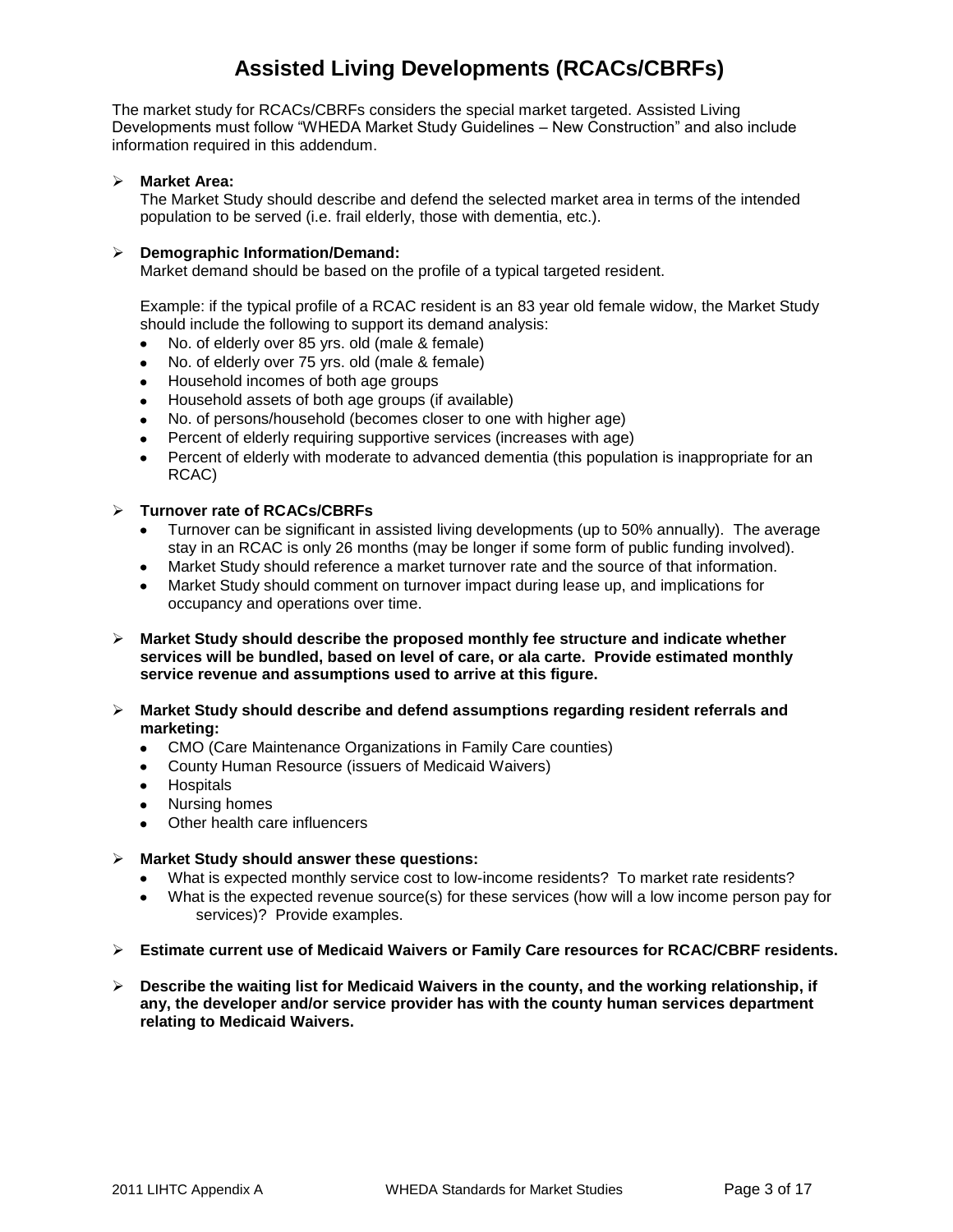### **New Construction and Adaptive Reuse**

#### <span id="page-3-0"></span>**I. Purpose**

The purpose of these guidelines is to provide standardized terminology and content for Market Studies of affordable rental housing – new construction - prepared for WHEDA. The standards outline the content, data, analysis and conclusions to be included in Market Studies for rental housing. These guidelines do not establish the format or presentation for the report. The Market Study Terminology is included at the end of Appendix A.

#### **II. Content**

**A. Executive Summary.** Each market study should include a concise summary of the data, analysis and conclusions, including the following:

- 1. A concise description of the site and the immediately surrounding area.
- 2. A brief summary of the project including the proposed number of units, rent levels and population to be served.
- 3. Precise statement of key conclusions reached by the analyst.
- 4. Precise statement of analyst's opinion of Market Feasibility including the prospect for long-term performance of the property given housing and demographic trends and economic factors.
- 5. Provide recommendations and/or suggest modifications to the proposed project.
- 6. Provide a summary of market related strengths and/or weaknesses which may influence the subject development's Marketability, including compatibility with surrounding uses, the appropriateness of the subject property's location, unit sizes and configuration, rent levels, amenities, and number of units.
- 7. A summary of positive and negative attributes and issues that will affect the property's performance and lease-up and points that will mitigate or reduce any negative attributes.

**B. Project Description.** The market study should include a project description to show the analyst's understanding of the project at the point in time the market study is undertaken. The project description should include:

- 1. Proposed number of units by: number of bedrooms and baths, income limit as a percent of AMI, unit size in square feet, utility allowances for Tenant Paid Utilities, proposed rents, and Target Population, including income restrictions and any special needs set-asides.
- 2. The utilities expected to be paid by tenants and energy sources for tenant paid hot water, heat, and cooking.
- 3. Developer's projected dates for construction start and completion, and start of pre-leasing.
- 4. Description of: the number of buildings, design (walk-up, elevator, etc.), and number of stories, unit and common amenities, site amenities and parking. The status or date of architectural plans and name of the architect should be referenced. If available, a copy of the floor plans and elevations should be evaluated by the market analyst and included as an attachment to the report.

#### **C. Location and Market Area Definition**

- 1. Define the Primary Market Area (PMA) including a map that clearly delineates the areas and an explanation of the basis for the boundaries of the PMA. Identify PMA boundaries by census tracts, jurisdictions, street names, or other geography forming the boundaries. Also define the larger geographic area in which the PMA is located (i.e. city, county, MSA, etc.). The use of concentric circles as a market area is not permitted. A list of census tracts included in the primary market area should be included.
- 2. Provide a written narrative detailing the rationale for the primary market area. This narrative should specifically address any specific issues with the market area including the exclusion or nearby areas or justification for geographically large market areas.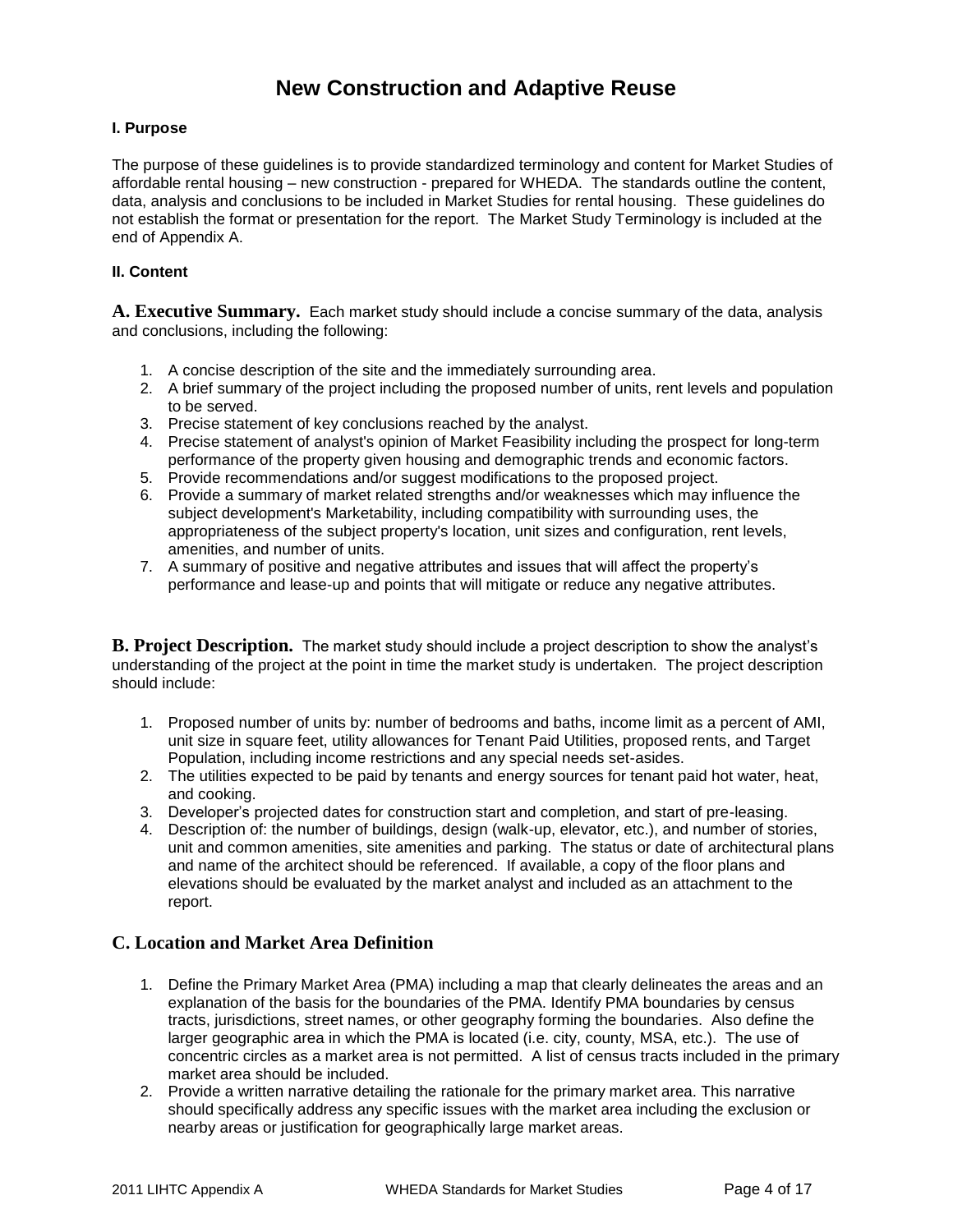- 3. Provide a description of the site characteristics including its size, shape, general topography and vegetation and proximity to adverse conditions.
- 4. Provide photographs of the site and neighborhood including adjoining land uses, and a map clearly identifying the location of the project and the closest transportation linkages, shopping, schools, medical services, public transportation, places of worship, and other services such as libraries, community centers, banks, etc. In situations where it is not feasible to show all the categories on a map, the categories may be addressed in the narrative.
- 5. Describe the Marketability of the proposed development.
- 6. Describe and evaluate the visibility and accessibility of the site.
- 7. Provide information or statistics on crime in the Primary Market Area relative to data for the overall area. Address any local perceptions of crime or problems in the Primary Market Area.

#### **D. Population and Households**

- 1. Provide total population, age and income target data for the Primary Market Area using the 2000 Census, current year estimates, and a five year projection using reputable sources such as Claritis, Local Planning, COG, etc. Data from other legitimate studies, such as Claritas, CACI and similar demographic information companies, with detail on Household size, tenure, age and other relevant categories may be provided. Indicate the source for all data, provide a methodology for estimates and provide an analysis of trends indicated by the data.
- 2. Provide a breakdown of Households by tenure for 2000 Census, current year and five year projection.
- 3. Provide an overview analysis of how demographic trends and projections potentially impact the need for housing and specifically the proposed project. Include reference sources for the data and methodology for analyzing the data.
- 4. Provide a breakdown of households by incomes in \$5,000-\$10,000 increments, by household size and by tenure for 2000 Census, current year, and five year projection.

**E. Employment and Economy.** Provide data and analysis on the employment and economy of the Primary Market Area to give an understanding of the overall economic health of the community in which the Primary Market Area is located. List sources for the data and methodology for the analysis.

- 1. Provide a description of employment by industry sector for the Primary Market Area or smallest geographic area available that includes the Primary Market Area and compare the data to the larger geographic area, e.g. the city, county, labor market area, or MSA.
- 2. List major employers in the PMA, the type of business and the number employed
- 3. Show the historical unemployment rate for the last ten years (or other appropriate period) for the PMA and compare to the larger geographic area (i.e. MSA, County, etc.).
- 4. Show at-place employment growth over the same period or a more recent, shorter period (last 5 years). Compare to the larger geographic area.
- 5. Comment on trends for employment in the PMA in relation to the subject.
- 6. If relevant, comment on the availability of affordable housing for employees of businesses and industries that draw from the Primary Market Area.
- 7. Provide a breakdown of typical income by occupation.
- 8. Provide commuting patterns for workers such as how many workers in the PMA commute from surrounding areas outside the PMA.

#### *Note: The above section E is not required for elderly developments.*

**F. Existing Rental Housing Stock.** Provide information on other multifamily rental housing in the Primary Market Area and any rental housing proposed to be developed in the Primary Market Area. This section of the Market Study should include:

- 1. If relevant in the market, a 10-year, or other appropriate period, history of building permits, if available, by housing type and comments on building trends in relation to household trends.
- 2. Identify a list of existing Comparable Properties, including: name, location, population served, services offered and price structure (if applicable), type of design, age and condition, number of units by bedroom type, rent levels, number of bedrooms and baths for each unit type, size in square footage of units, kitchen equipment, type of utilities (state whether paid by tenant or owner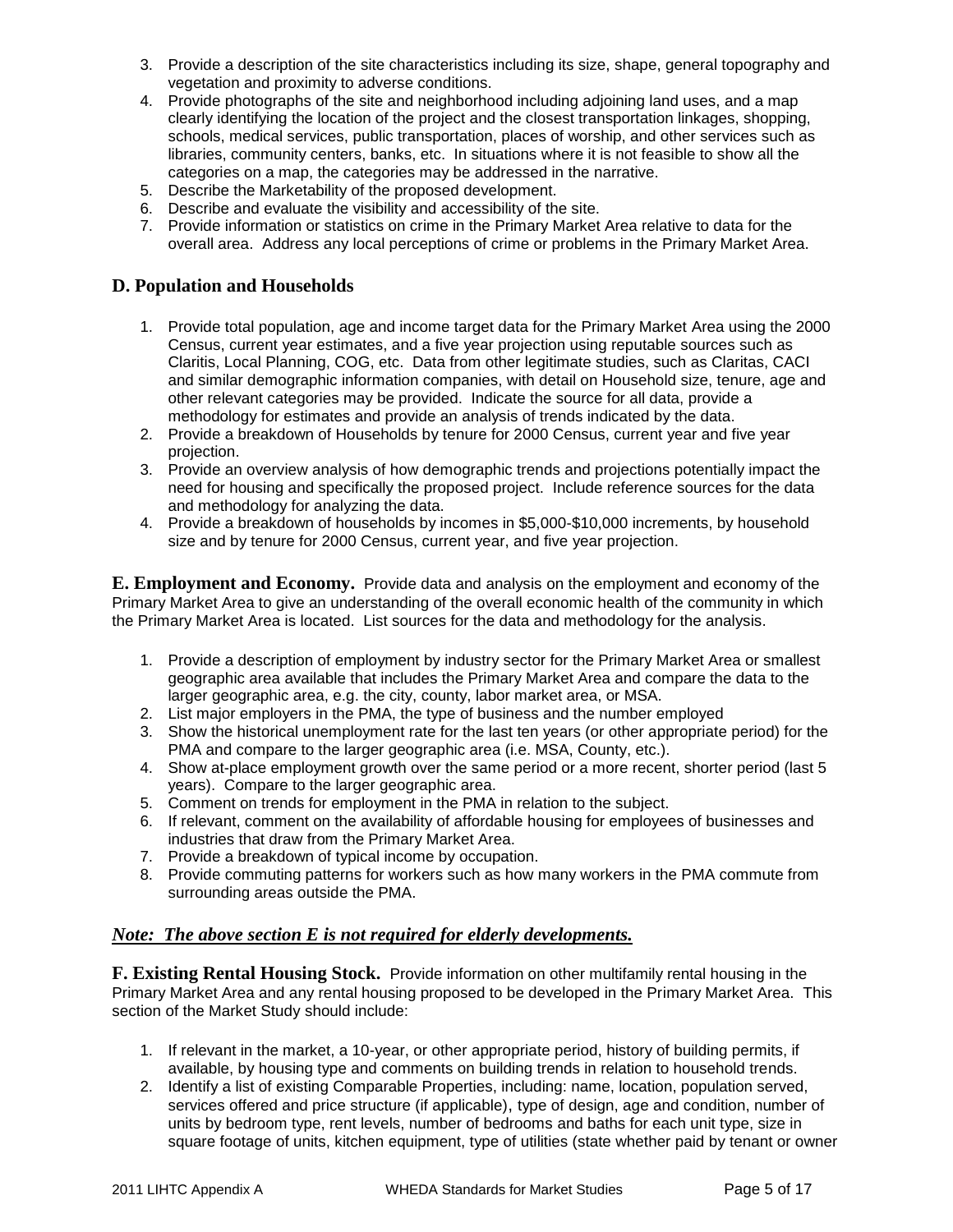and energy sources for hot water, heat and cooking), unit and site amenities included, site staffing, occupancy rate, absorption history (if recently completed), name, address and phone number of property contact. *Comparables for a proposed RCAC should include other competing RCACs, as well as CBRFs and other independent housing that has a strong service component. Other housing options may also be included if the provider feels they will actively compete with the subject.* Attach photos of each Comparable Property. Include a map identifying the location of each Comparable Property in relation to the subject.

- 3. Describe the overall rental market in the PMA, including the percentage of Market Rate and Affordable Housing properties.
- 4. Provide a narrative evaluation of the subject property in relation to the Comparable Properties, and identify the Competitive Properties, which are most similar to the proposed development. The analyst should state why the comparables referenced have been selected, which are the most directly comparable, and explain why certain projects have not been referenced.
- 5. A table showing each Comparable Property comparisons to the subject rents based on the Comparable Property Amenities, Tenant Paid Utilities, location, parking, concessions and rent increase or decrease trends.
- 6. Discuss the availability of affordable housing options, including purchase or sale of homes, if applicable.
- 7. Include a list of LIHTC projects with allocations in or near the market area that are not placed in service, giving as much known detail as possible on estimated Placed-In-Service dates, unit mix and Income Levels to be served.
- 8. Discuss the impact of the subject development on the existing housing stock.
- 9. The Market Vacancy Rate for the Primary Market Area rental housing stock by population served (i.e. market rate, Low Income Housing Tax Credit, and Project Based Rent Assistance) and type of occupancy (i.e. family, seniors, special populations) and unit size.
- *10.* Identify the number of people on waiting lists for each project. *Include occupancy data from this website [www.wheda.com/root/BusinessPartners/PropertyManagers/Dynamic.aspx?id=1687](http://www.wheda.com/root/BusinessPartners/PropertyManagers/Dynamic.aspx?id=1687) for the county(s) included in the PMA. Contrast this to other data collected and discuss any discrepancies. If no data is available, this must be stated in market study.*

**G. Local Perspective of Rental Housing Market and Housing Alternatives.** The Market Study should include a summary of the perspective on the rental market, need for the proposed housing and Unmet Housing Need in the market. The local perspective should consider:

- 1. Interviews with local planners, housing and community development officials and market participants to estimate proposed additions to the supply of housing that would compete with the subject and to evaluate the local perception of need for additional housing.
- 2. Interview local Public Housing Authority (PHA) officials and seek comment on need for housing and possible impact of the proposed development on their housing inventory and waiting lists for assisted housing. Include a statement on the number and availability of Housing Choice Vouchers and the number and types of households on the waiting lists for Housing Choice Vouchers. Compare subject's proposed rents to local payment standards or median rents.
- 3. Provide a summary of the comments from area apartment managers, particularly at comparable LIHTC projects, regarding the need for the proposed subject project.

#### **H. Demand Analysis.**

- 1. Provide a detailed analysis of the income levels of the potential tenants for the proposed units. State and support the minimum household income used for total housing expenses to set the lower limit of the targeted household income range. The rent-to-income ratio for establishing minimum income requirements is 35% for the family developments and 40% for the senior developments. The maximum income limit should be derived by taking 1.5 persons per bedroom, except for age restricted properties which should use the two-person income limit.
- 2. Derive a Market Rent and an achievable rent and then compare them to the developer's proposed rent. Quantify and discuss Market Advantage of the subject and impact on Marketability.
- 3. Calculate the Capture Rate for each Income Limit in the subject property incorporating any restrictions such as age, income, living in Substandard Conditions, renters versus home owners, household sizes, etc.
- 4. Calculate the Penetration Rate that includes all competitive properties.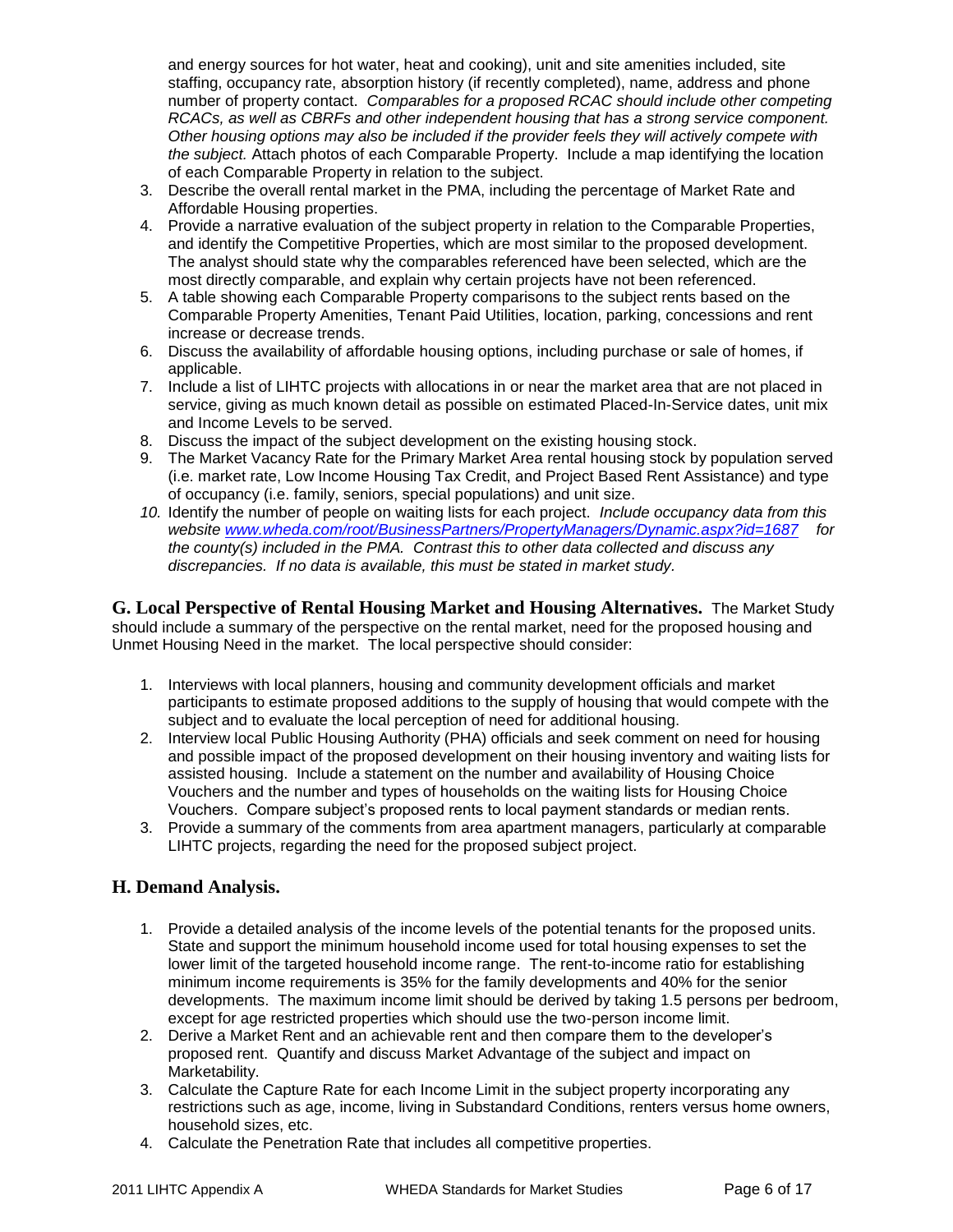- 5. Define and justify the Absorption Period and Absorption Rate for the subject property.
- 6. Project and explain any future changes in the housing stock within the market area.
- 7. Identify risks (i.e. Competitive Properties which may come on line at the same time as the subject property; declining population in the PMA, etc.), unusual conditions and mitigating circumstances. Evaluate need for voucher support or HUD contracts.
- 8. Provide statement on viability of the development based on the analysis factors defined above.
- 9. Provide documentation and descriptions that show the methodology for calculations in the analysis section and relate the conclusions to the data.

#### **Only households above age 65 should be considered for senior developments for the above analysis.**

#### **I. Other Requirements**

- 1. Date report was prepared, date of inspection and name and telephone number of analyst preparing study;
- 2. Certification of no identity of interest between the analyst and the entity for whom the report is prepared including the sponsor, developer or owner of the proposed development;
- 3. Certification that recommendations and conclusions are based solely on professional opinion and best efforts;
- 4. Statement of qualifications;
- 5. List of sources for data in the Market Study;
- 6. Append current utility allowance schedule (or utility company provider letters).

#### **III. Additional Work**

The documentation and analysis outlined previously in section II constitutes the entire content for a Market Study. WHEDA may desire a market analyst to provide additional information beyond the basic scope of the Market Study. Any costs associated with additional documentation or analysis beyond the scope of the Market Study shall be paid by the applicant.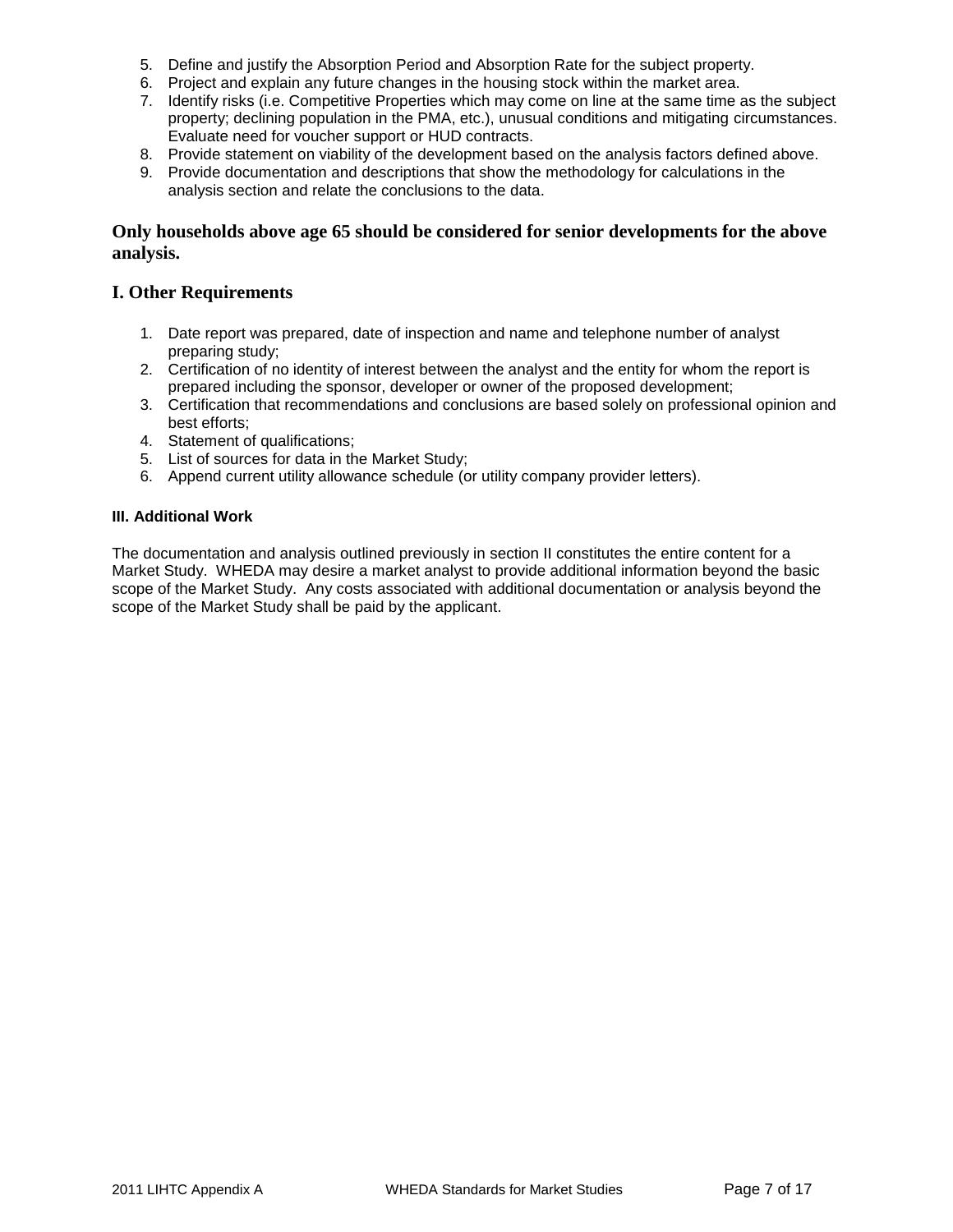### **Acquisition/Rehabilitation**

#### <span id="page-7-0"></span>**I. Purpose**

The purpose of these guidelines is to provide standardized terminology and content for Market Studies of affordable rental housing – acquisition/rehab - prepared for WHEDA. The standards outline the content, data, analysis and conclusions to be included in Market Studies for preservation rental housing. These guidelines do not establish the format or presentation for the report. The Market Study Terminology is included at the end of Appendix A.

#### **II. Content**

**A. Executive Summary.** Each market study should include a concise summary of the data, analysis and conclusions, including the following:

- 1. A concise description of the site and the immediately surrounding area.
- 2. A brief summary of the project and the type of subsidy program(s) affecting the property.
- 3. Description of program income limits and rent limitations, and analysis of where current and proposed subsidized rents are relative to market level.
- 4. Description of the proposed rehab including list of improvements as well as dollar amount per unit to be spent on rehab, with analysis of:
	- 1. whether proposed rehab supports post-rehab rent increases
	- **2.** relocation plans how many tenants will be permanently displaced, temporarily displaced, for how long, and where.
- 5. A three year description (table format) of the property's occupancy/vacancy must be presented.
- 6. An analysis of the income qualification of existing residents with the proposed rent changes.
- 7. Precise statement of key conclusions reached by the analyst.
- 8. Precise statement of analyst's opinion of Market Feasibility including the prospect for long term performance of the property given housing and demographic trends and economic factors.
- 9. Provide recommendations and/or suggest modifications to the proposed preservation project.
- 10. Provide a summary of market related strengths and/or weaknesses which may influence the subject development's Marketability, including compatibility with surrounding uses, the appropriateness of the subject property's location, unit sizes and configuration, rent levels, amenities, and number of units.
- 11. A summary of positive and negative attributes and issues that will affect the property's performance and points that will mitigate or reduce any negative attributes.

**B. Project Description.** The market study should include a project description to show the analyst's understanding of the project at the point in time the market study is undertaken. The project description should include:

- 1. Proposed number of units by: number of bedrooms and baths, income limit as a percent of AMI, unit size in square feet, utility allowances for Tenant Paid Utilities, proposed rents, and Target Population, including income restrictions and any special needs set-asides.
- 2. The utilities expected to be paid by tenants and energy sources for tenant paid hot water, heat, cooking;
- 3. Identification of any existing assisted housing program at the property such as Section 8, Section 202, Section 811, BMIR, Section 236, etc, as well as current occupancy levels, current rents and proposed rents. A brief profile of current occupants should be provided that includes typical income, household size, age, etc.
- 4. Developer's projected dates for rehab start, completion and lease-up, if applicable.
- 5. Description of the existing buildings, design (walk-up, elevator, etc.), and number of stories, unit and common amenities, site amenities and parking. Provide a description of the methodology for the rehabilitation and the scope of work. The status or date of architectural plans and name of the architect should be referenced. If available, a copy of the floor plans and elevations should be evaluated by the market analyst and included as an attachment to the report.
- 6. If occupancy has averaged less than 90% over the last 12 months, address any of the issues identified as contributing to this.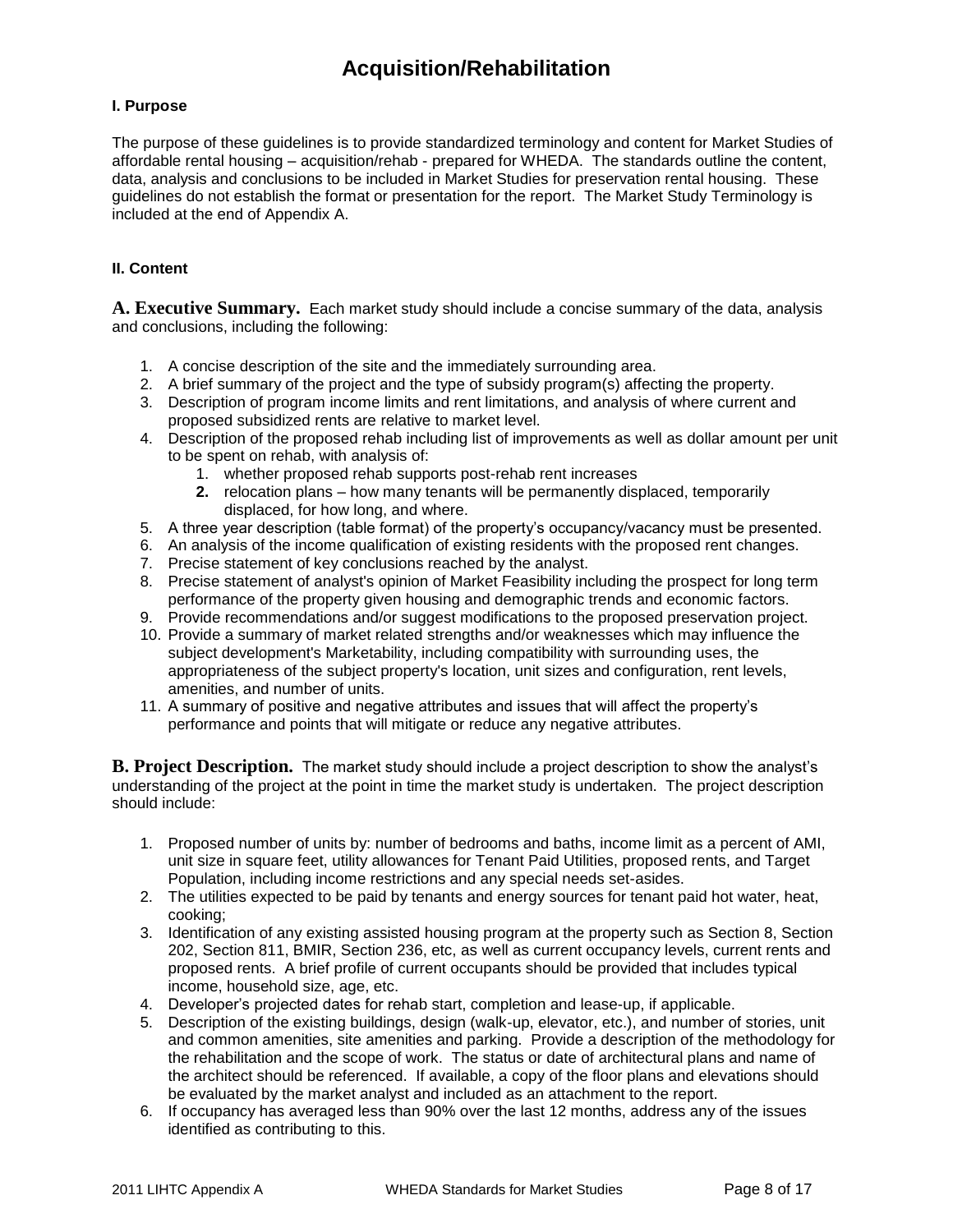#### **C. Location and Market Area Definition**

- 1. Define the Primary (PMA) Market Area including a map that clearly delineates the areas and an explanation of the basis for the boundaries of the PMA. This discussion should include information from the subject property such as analysis of rent roll and traffic report, as well as an interview with the management agent at the subject property. Identify PMA boundaries by census tracts, jurisdictions, street names, or other geography forming the boundaries. Also, define the larger geographic area in which the PMA is located (i.e. city, county, MSA, etc.). The use of concentric circles as a market area is not permitted. A list of census tracts included in the primary market area should be included.
- 2. Provide a written narrative detailing the rationale for the primary market area. This narrative should address any specific issues with the market area including the exclusion or nearby areas or justification for geographically large market areas.
- 3. Provide a brief description of the site characteristics including its size, shape, general topography and vegetation and proximity to adverse conditions.
- 4. Provide photographs of the site and neighborhood including adjoining land uses, and a map clearly identifying the location of the project and the closest transportation linkages, shopping, schools, medical services, public transportation, places of worship, and other services such as libraries, community centers, banks, etc. In situations where it is not feasible to show all the categories on a map, the categories may be addressed in the narrative.
- 5. Discuss any site nuisances that have or may impact marketability of the project.

#### **D. Population and Households**

- 1. Provide total population, age and income target data for the Primary Market Area using the 1990 Census, 2000 Census, current year estimates, and a five year projection using reputable sources such as Claritis, Local Planning, COG, etc. Data from other legitimate studies, such as Claritas, CACI and similar demographic information companies, with detail on Household size, tenure, age and other relevant categories may be provided. Indicate the source for all data, provide a methodology for estimates and provide an analysis of trends indicated by the data.
- 2. Provide a breakdown of Households by tenure for 1990 Census, 2000 Census, current year and five year projection.

**E. Existing Rental Housing Stock.** Provide information on other multifamily rental housing in the Primary Market Area and any rental housing proposed to be developed in the Primary Market Area. This section of the Market Study should include:

- 1. Identify a list of existing Comparable Properties, including: name, location, population served, type of design, age and condition, number of units by bedroom type, rent levels, number of bedrooms and baths for each unit type, size in square footage of units, kitchen equipment, type of utilities (state whether paid by tenant or owner and energy sources for hot water, heat and cooking), unit and site amenities included, site staffing, occupancy rate, absorption history (if recently completed), name, address and phone number of property contact. Attach photos of each Comparable Property. Include a map identifying the location of each Comparable Property in relation to the subject.
- 2. Describe the overall rental market in the PMA, including the percentage of Market Rate and Affordable Housing properties.
- 3. Provide a narrative evaluation of the subject property in relation to the comparable properties, and identify the competitive properties, which are most similar to the proposed development. The analyst should state why the comparables referenced have been selected, which are the most directly comparable, and explain why certain projects have not been referenced.
- 4. A table showing each Comparable Property comparisons to the subject rents based on the Comparable Property Amenities, Tenant Paid Utilities, location, parking, concessions and rent increase or decrease trends.
- 5. Include a list of LIHTC projects with allocations in or near the market area that are not placed in service, giving as much known detail as possible on estimated Placed-In-Service dates, unit mix and Income Levels to be served.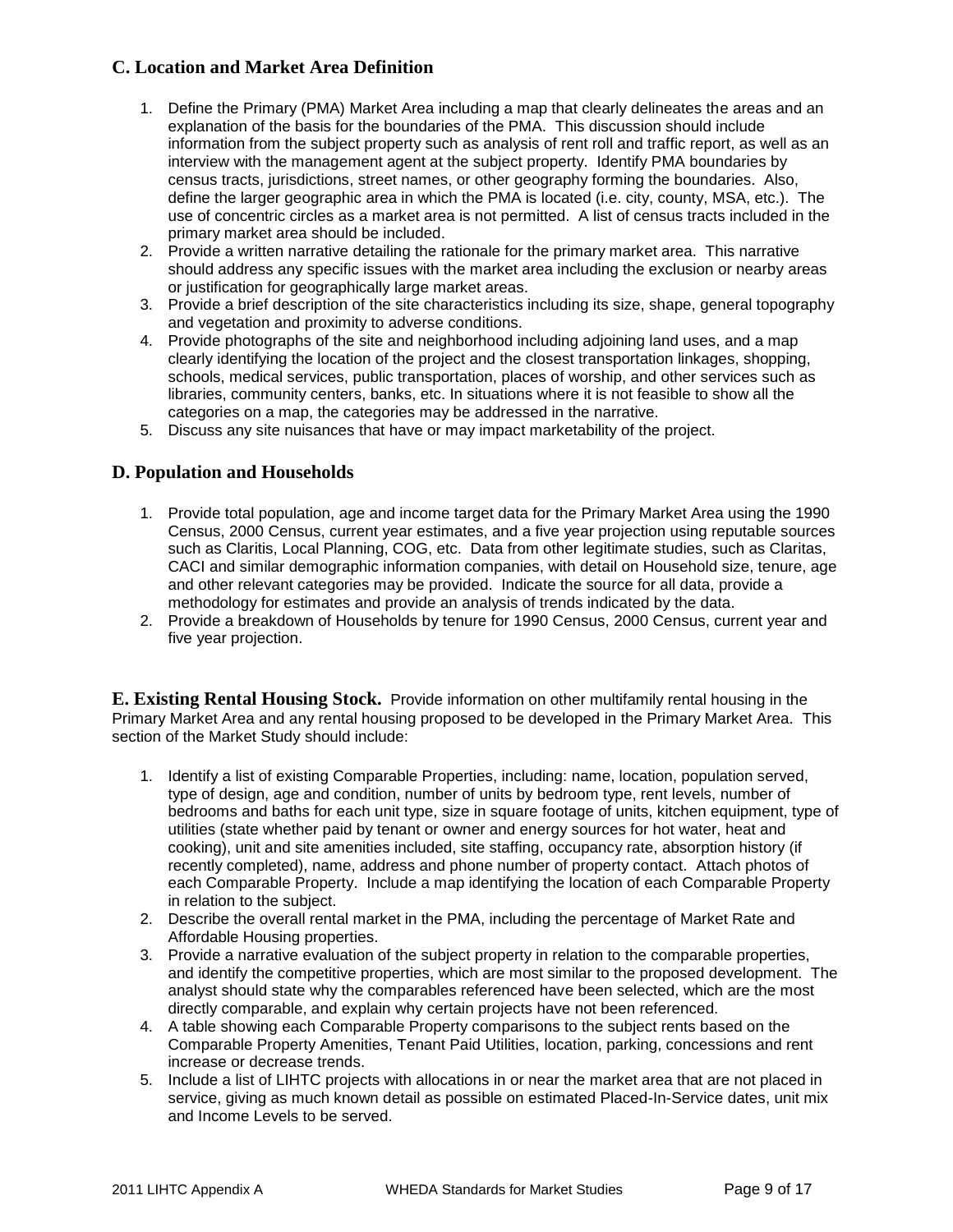- 6. The Market Vacancy Rate for the Primary Market Area rental housing stock by population served (i.e. market rate, Low Income Housing Tax Credit, and Project Based Rent Assistance) and type of occupancy (i.e. family, seniors, special populations) and unit size.
- 7. Identify the number of people on waiting lists for each project.
- 8. *Include occupancy data from this website <http://www.wheda.com/root/BusinessPartners/PropertyManagers/Dynamic.aspx?id=1687> for the county(s) included in the PMA. Contrast this to other data collected and discuss any discrepancies. If no data is available, this must be stated in market study.*

#### **F. Demand Analysis.**

- 1. Provide a detailed analysis of the income levels of the potential tenants for the proposed units. State and support the minimum household income used for total housing expenses to set the lower limit of the targeted household income range. If required, provide an analysis based on the regulating agency's requirements.
- 2. Evaluate the demand in two ways: one as a tax credit project only without any subsidy, and other as if the project was to retain its current subsidy if applicable.
- 3. Derive a Market Rent and an achievable rent and then compare them to the developer's postrehab proposed rent.
- 4. Project and explain any future changes in the housing stock within the market area.
- 5. Identify risks (i.e. Competitive Properties which may come on line; declining population in the PMA, etc.), unusual conditions and mitigating circumstances. Evaluate need for voucher support or HUD contracts.

#### **G. Other Requirements**

- 1. Date report was prepared, date of inspection and name and telephone number of analyst preparing study;
- 2. Certification of no identity of interest between the analyst and the entity for whom the report is prepared;
- 3. Certification that recommendations and conclusions are based solely on professional opinion and best efforts;
- 4. Statement of qualifications;
- 5. List of sources for data in the Market Study;
- 6. Append current utility allowance schedule (or utility company provider letters).

#### **III. Additional Work**

The documentation and analysis outlined previously in section II constitutes the entire content for a Market Study. WHEDA may desire a market analyst to provide additional information beyond the basic scope of the Market Study. Any costs associated with additional documentation or analysis beyond the scope of the Market Study shall be paid by the applicant.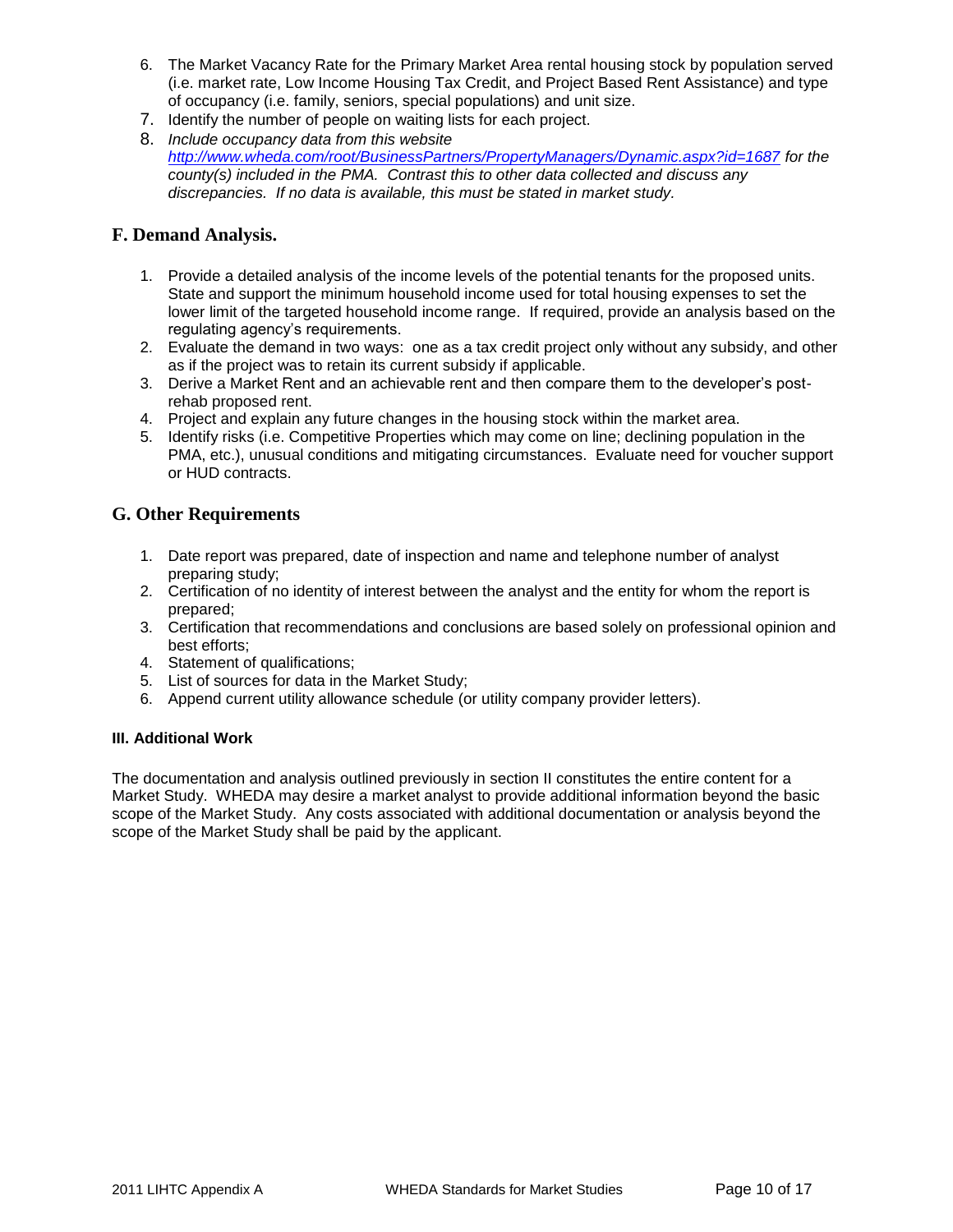# **Market Study Terminology**

<span id="page-10-0"></span>

| <b>Terminology</b>                                  | <b>Definition</b>                                                                                                                                                                                                                                                                                                                                                                                                                                                                                                                                                                                                                                  |
|-----------------------------------------------------|----------------------------------------------------------------------------------------------------------------------------------------------------------------------------------------------------------------------------------------------------------------------------------------------------------------------------------------------------------------------------------------------------------------------------------------------------------------------------------------------------------------------------------------------------------------------------------------------------------------------------------------------------|
| <b>Absorption Period</b>                            | The period of time necessary for a newly constructed or renovated<br>property to achieve the Stabilized Level of Occupancy. The<br>Absorption Period begins when the first certificate of occupancy is<br>issued and ends when the last unit to reach the Stabilized Level of<br>Occupancy has a signed lease. Assumes a typical pre-marketing<br>period, prior to the issuance of the certificate of occupancy, of<br>about three to six months. The month that leasing is assumed to<br>begin should accompany all absorption estimates.                                                                                                         |
| <b>Absorption Rate</b>                              | The average number of units rented each month during the<br>Absorption Period.                                                                                                                                                                                                                                                                                                                                                                                                                                                                                                                                                                     |
| <b>Acceptable Rent Burden</b>                       | The rent-to-income ratio used to qualify tenants for both income-<br>restricted and non-income restricted units. The Acceptable Rent<br>Burden varies depending on the requirements of funding sources,<br>government funding sources, target markets, and local conditions.                                                                                                                                                                                                                                                                                                                                                                       |
| <b>Affordable Housing</b>                           | Housing where the tenant Household pays no more than 30<br>percent of its annual income on Gross Rent.                                                                                                                                                                                                                                                                                                                                                                                                                                                                                                                                             |
| <b>Amenity</b>                                      | Tangible or intangible benefits offered to a tenant at no fee,<br>typically on-site recreational facilities or planned programs, services<br>and activities.                                                                                                                                                                                                                                                                                                                                                                                                                                                                                       |
| <b>Annual Demand</b>                                | The total estimated demand present in the market in any one year<br>for the type of units proposed.                                                                                                                                                                                                                                                                                                                                                                                                                                                                                                                                                |
| Area Median Income (AMI)                            | 100% of the gross median Household income for a specific<br>Metropolitan Statistical Area, county or non-metropolitan area<br>established annually by HUD.                                                                                                                                                                                                                                                                                                                                                                                                                                                                                         |
| <b>Assisted Housing</b>                             | Housing where the monthly costs to the tenants are subsidized by<br>federal, state or other programs.                                                                                                                                                                                                                                                                                                                                                                                                                                                                                                                                              |
| <b>Attached Housing</b>                             | Two or more dwelling units connected with party walls (e.g.<br>townhouses or flats).                                                                                                                                                                                                                                                                                                                                                                                                                                                                                                                                                               |
| <b>Basic Rent</b>                                   | The minimum monthly rent that tenants who do not have rental<br>assistance pay to lease units developed through the USDA-RD<br>Section 515 Program, the HUD Section 236 Program and HUD<br>Section 223(d)(3) Below Market Interest Rate Program. The Basic<br>Rent is calculated as the amount of rent required to operate the<br>property, maintain debt service on a subsidized mortgage with a<br>below-market interest rate, and provide a return on equity to the<br>developer in accordance with the regulatory documents governing<br>the property.                                                                                         |
| <b>Below Market Interest Rate</b><br>Program (BMIR) | Program targeted to renters with income not exceeding 80% of<br>area median income by limiting rents based on HUD's BMIR<br>Program requirements and through the provision of an interest<br>reduction contract to subsidize the market interest rate to a below-<br>market rate. Interest rates are typically subsidized to effective rates<br>of one percent or three percent.                                                                                                                                                                                                                                                                   |
| <b>Capture Rate</b>                                 | The percentage of age, size, and income qualified renter<br>Households in the Primary Market Area that the property must<br>capture to achieve the Stabilized Level of Occupancy. Funding<br>agencies may require restrictions to the qualified Households used<br>in the calculation including age, income, living in substandard<br>housing, mover-ship and other comparable factors. The Capture<br>Rate is calculated by dividing the total number of units at the<br>property by the total number of age, size and income qualified<br>renter Households in the Primary Market Area. See Penetration<br>Rate for rate for entire market area. |
| <b>Census Tract</b>                                 | A small, relatively permanent statistical subdivision delineated by a                                                                                                                                                                                                                                                                                                                                                                                                                                                                                                                                                                              |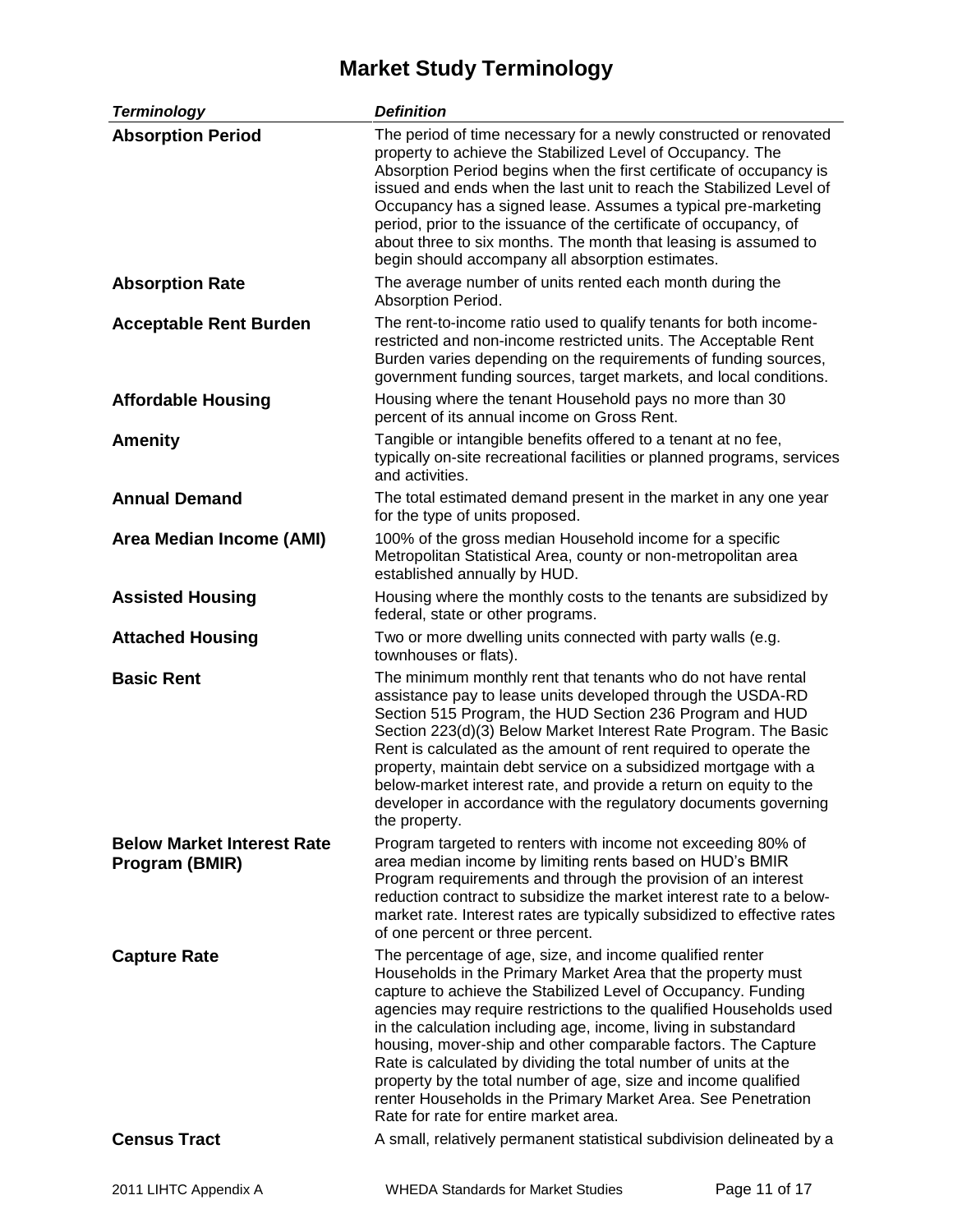|                                                          | local committee of census data users for the purpose of presenting<br>data. Census tract boundaries normally follow visible features, but<br>may follow governmental unit boundaries and other non-visible<br>features; they always nest within counties. They are designed to be<br>relatively homogeneous units with respect to population<br>characteristics, economic status, and living conditions at the time of<br>establishment. Census tracts average about 4,000 inhabitants. |
|----------------------------------------------------------|-----------------------------------------------------------------------------------------------------------------------------------------------------------------------------------------------------------------------------------------------------------------------------------------------------------------------------------------------------------------------------------------------------------------------------------------------------------------------------------------|
|                                                          | <b>Central Business District (CBD)</b> The center of commercial activity within a town or city; usually the<br>largest and oldest concentration of such activity.                                                                                                                                                                                                                                                                                                                       |
| <b>Community Development</b><br><b>Corporation (CDC)</b> | Entrepreneurial institution combining public and private resources<br>to aid in the development of socio-economically disadvantaged<br>areas.                                                                                                                                                                                                                                                                                                                                           |
| <b>Comparable Property</b>                               | A property that is representative of the rental housing choices of<br>the subject's Primary Market Area and that is similar in<br>construction, size, amenities, or age. These Comparables and<br>Competitives are generally used to derive market rent.                                                                                                                                                                                                                                |
| <b>Competitive Property</b>                              | A property that is comparable to the subject and that competes at<br>nearly the same rent levels, and tenant profile, such as age, family<br>or income                                                                                                                                                                                                                                                                                                                                  |
| <b>Concession</b>                                        | Discount given to a prospective tenant to induce the tenant to sign<br>a lease. Concessions typically are in the form of reduced rent or<br>free rent for a specific lease term, or for free amenities which are<br>normally charged separately (i.e. washer/dryer, parking).                                                                                                                                                                                                           |
| Condominium                                              | A form of joint ownership and control of property in which specified<br>volumes of space (for example, apartments) are owned individually<br>while the common elements of the property (for example, outside<br>walls) are owned jointly.                                                                                                                                                                                                                                               |
| <b>Contract Rent</b>                                     | 1. The actual monthly rent payable by the tenant, including any rent<br>subsidy paid on behalf of the tenant, to the owner, inclusive of all<br>terms of the lease. (HUD & RD) 2. The monthly rent agreed to<br>between a tenant and a landlord (Census).                                                                                                                                                                                                                               |
| <b>Demand</b>                                            | The total number of households in a defined market area that<br>would potentially move into proposed new or renovated housing<br>units. These households must be of the appropriate age, income,<br>tenure and size for a specific proposed development. Components<br>of demand vary and can include household growth; turnover, those<br>living in substandard conditions, rent over-burdened households<br>and demolished housing units. Demand is project specific.                 |
| <b>Difficult Development Area</b><br>(DDA)               | An area designated by HUD as an area that has high construction,<br>land, and utility costs relative to the Area Median Gross Income. A<br>project located in a DDA and utilizing the Low Income Housing Tax<br>Credit may qualify for up to 130% of eligible basis for the purpose<br>of calculating the Tax Credit allocation.                                                                                                                                                        |
| <b>Detached Housing</b>                                  | A freestanding dwelling unit, typically single-family, situated on its<br>own lot.                                                                                                                                                                                                                                                                                                                                                                                                      |
| <b>Effective Rents</b>                                   | Contract Rent less concessions.                                                                                                                                                                                                                                                                                                                                                                                                                                                         |
| <b>Elderly or Senior Housing</b>                         | Housing where (1) all the units in the property are restricted for<br>occupancy by persons 62 years of age or older or (2) at least 80%<br>of the units in each building are restricted for occupancy by<br>Households where at least one Household member is 55 years of<br>age or older and the housing is designed with amenities and<br>facilities designed to meet the needs of senior citizens.                                                                                   |
| <b>Extremely Low Income</b>                              | Person or Household with income below 30% of Area Median<br>Income adjusted for Household size.                                                                                                                                                                                                                                                                                                                                                                                         |
| <b>Fair Market Rent (FMR)</b>                            | The estimates established by HUD of the Gross Rents (Contact<br>Rent plus Tenant Paid Utilities) needed to obtain modest rental<br>units in acceptable condition in a specific county or metropolitan                                                                                                                                                                                                                                                                                   |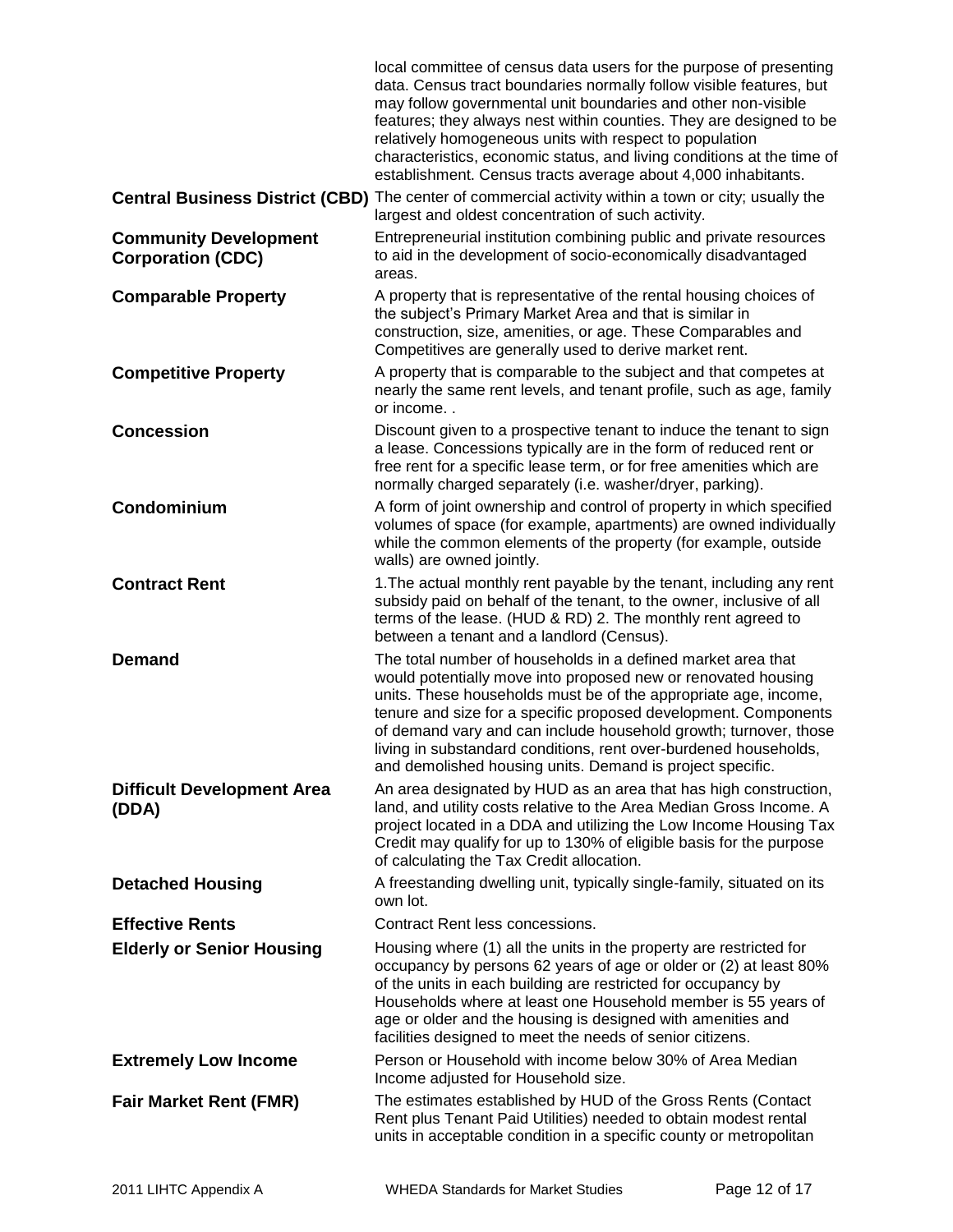|                                                      | statistical area. HUD generally sets FMR so that 40% of the rental<br>units have rents below the FMR. In rental markets with a shortage<br>of lower priced rental units HUD may approve the use of Fair<br>Market Rents that are as high as the 50 <sup>th</sup> percentile of rents.                                                                                                                                                                                                                                                                                                    |
|------------------------------------------------------|------------------------------------------------------------------------------------------------------------------------------------------------------------------------------------------------------------------------------------------------------------------------------------------------------------------------------------------------------------------------------------------------------------------------------------------------------------------------------------------------------------------------------------------------------------------------------------------|
| <b>Garden Apartments</b>                             | Apartments in low-rise buildings (typically two to four stories) that<br>feature low density, ample open-space around buildings, and on-<br>site parking.                                                                                                                                                                                                                                                                                                                                                                                                                                |
| <b>Gross Rent</b>                                    | The monthly housing cost to a tenant which equals the Contract<br>Rent provided for in the lease plus the estimated cost of all Tenant<br>Paid Utilities.                                                                                                                                                                                                                                                                                                                                                                                                                                |
| <b>High-rise</b>                                     | A residential building having more than ten stories.                                                                                                                                                                                                                                                                                                                                                                                                                                                                                                                                     |
| <b>Household</b>                                     | One or more people who occupy a housing unit as their usual place<br>of residence.                                                                                                                                                                                                                                                                                                                                                                                                                                                                                                       |
| <b>Household Trends</b>                              | Changes in the number of Households for a particular area over a<br>specific period of time, which is a function of new Household<br>formations (e.g. at marriage or separation) and changes in average<br>Household size.                                                                                                                                                                                                                                                                                                                                                               |
| <b>Housing Unit</b>                                  | House, apartment, mobile home, or group of rooms used as a<br>separate living quarters by a single household.                                                                                                                                                                                                                                                                                                                                                                                                                                                                            |
| <b>Housing Choice Voucher</b><br>(Section 8 Program) | Federal rent subsidy program under Section 8 of the U.S. Housing<br>Act, which issues rent vouchers to eligible Households to use in the<br>housing of their choice. The voucher payment subsidizes the<br>difference between the Gross Rent and the tenant's contribution of<br>30% of adjusted income, (or 10% of gross income, whichever is<br>greater). In cases where 30% of the tenants' income is less than<br>the utility allowance, the tenant will receive an assistance payment.<br>In other cases, the tenant is responsible for paying his share of the<br>rent each month. |
|                                                      | Housing Finance Agency (HFA) State or local agencies responsible for financing housing and<br>administering Assisted Housing programs.                                                                                                                                                                                                                                                                                                                                                                                                                                                   |
| <b>HUD Section 8 Program</b>                         | Federal program that provides project based rental assistance.<br>Under the program HUD contracts directly with the owner for the<br>payment of the difference between the Contract Rent and a<br>specified percentage of tenants' adjusted income.                                                                                                                                                                                                                                                                                                                                      |
| <b>HUD Section 202 Program</b>                       | Federal Program, which provides direct capital assistance (i.e.<br>grant) and operating or rental assistance to finance housing<br>designed for occupancy by elderly households who have income<br>not exceeding 50% of Area Median Income. The program is limited<br>to housing owned by 501(c)(3) nonprofit organizations or by limited<br>partnerships where the sole general partner is a $501(c)(3)$ nonprofit<br>organization. Units receive HUD project based rental assistance<br>that enables tenants to occupy units at rents based on 30% of<br>tenant income.                |
| <b>HUD Section 811 Program</b>                       | Federal program, which provides direct capital assistance and<br>operating or rental assistance to finance housing designed for<br>occupancy by persons with disabilities who have income not<br>exceeding 50% of Area Median Income. The program is limited to<br>housing owned by 501(c)(3) nonprofit organizations or by limited<br>partnerships where the sole general partner is a $501(c)(3)$ nonprofit<br>organization.                                                                                                                                                           |
| <b>HUD Section 236 Program</b>                       | Federal program which provides interest reduction payments for<br>loans which finance housing targeted to Households with income<br>not exceeding 80% of area median income who pay rent equal to<br>the greater of Basic Rent or 30 percent of their adjusted income. All<br>rents are capped at a HUD approved market rent.                                                                                                                                                                                                                                                            |
| <b>Income Band</b>                                   | The range of incomes of Households that can pay a specific rent<br>but do not have more income than is allowed by the Income Limits                                                                                                                                                                                                                                                                                                                                                                                                                                                      |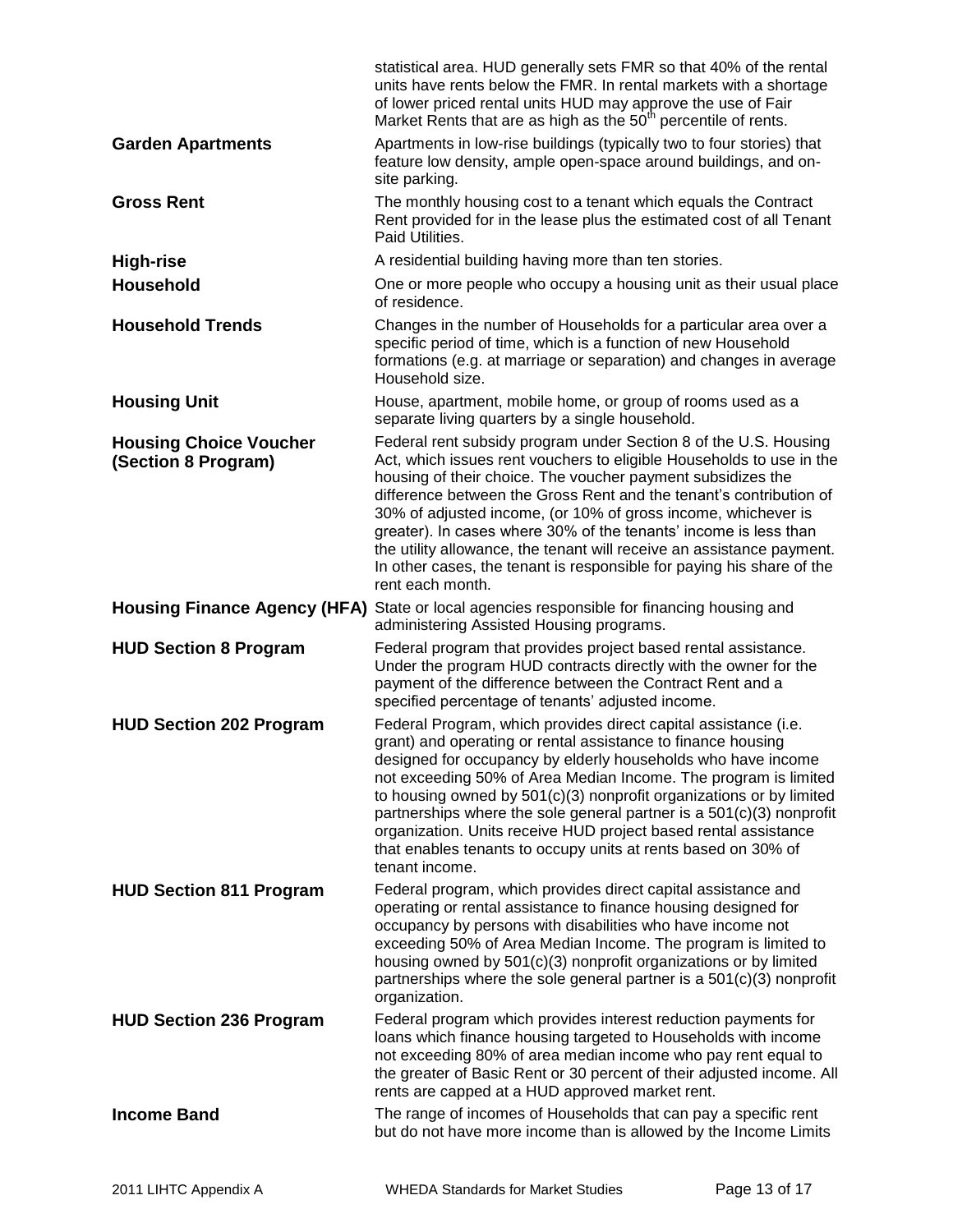|                                              | of a particular housing program. The minimum household income<br>typically is based on a defined Acceptable Rent Burden percentage<br>and the maximum typically is pre-defined by specific programmatic<br>requirements or by general market parameters.                                                                                                                                                                                                                                                                                             |
|----------------------------------------------|------------------------------------------------------------------------------------------------------------------------------------------------------------------------------------------------------------------------------------------------------------------------------------------------------------------------------------------------------------------------------------------------------------------------------------------------------------------------------------------------------------------------------------------------------|
| <b>Income Limits</b>                         | Maximum Household income by county or Metropolitan Statistical<br>Area, adjusted for Household size and expressed as a percentage<br>of the Area Median Income for the purpose of establishing an upper<br>limit for eligibility for a specific housing program. Income Limits for<br>federal, state and local rental housing programs typically are<br>established at 30%, 50%, 60% or 80% of AMI. HUD publishes<br>Income Limits each year for 30% median, Very Low Income (50%),<br>and Low-Income (80%), for households with 1 through 8 people. |
| <b>Infrastructure</b>                        | Services and facilities including roads, highways, water, sewerage,<br>emergency services, parks and recreation, etc. Infrastructure<br>includes both public and private facilities.                                                                                                                                                                                                                                                                                                                                                                 |
| Low Income                                   | Person or Household with gross Household income below 80% of<br>Area Median Income adjusted for Household size.                                                                                                                                                                                                                                                                                                                                                                                                                                      |
| Low Income Housing Tax<br><b>Credit</b>      | A program to generate equity for investment in affordable rental<br>housing authorized pursuant to Section 42 of the Internal Revenue<br>Code, as amended. The program requires that a certain<br>percentage of units built be restricted for occupancy to households<br>earning 60% or less of Area Median Income, and that the rents on<br>these units be restricted accordingly.                                                                                                                                                                  |
| <b>Low Rise Building</b>                     | A building with one to three stories                                                                                                                                                                                                                                                                                                                                                                                                                                                                                                                 |
| <b>Market Advantage</b>                      | The difference, expressed as a percentage, between the estimated<br>market rent for an apartment property without income restrictions<br>and the lesser of (a) the owner's proposed rents or (b) the<br>maximum rents permitted by the financing program for the same<br>apartment property.                                                                                                                                                                                                                                                         |
| <b>Market Analysis</b>                       | A study of real estate market conditions for a specific type of<br>property.                                                                                                                                                                                                                                                                                                                                                                                                                                                                         |
| <b>Market Area or Primary Market</b><br>Area | A geographic area from which a property is expected to draw the<br>majority of its residents.                                                                                                                                                                                                                                                                                                                                                                                                                                                        |
| <b>Market Demand</b>                         | The total number of households in a defined market area that<br>would potentially move into new or renovated housing units. Market<br>demand is not project specific and refers to the universe of tenure<br>appropriate households, independent of income. The components<br>of market demand are similar to those used in determining<br>demand.                                                                                                                                                                                                   |
| <b>Market Rent</b>                           | The rent that an apartment, without rent or income restrictions or<br>rent subsidies, would command in the open market considering its<br>location, features and amenities. Market rent should be adjusted for<br>Concessions and owner paid utilities included in the rent.                                                                                                                                                                                                                                                                         |
| <b>Market Study</b>                          | A comprehensive review of the housing market in a defined market<br>area. A market study can be used to determine the demand for<br>specific proposed development or to examine the overall condition<br>of an area's housing market. Project specific market studies are<br>often used by developers, syndicators, and government entities to<br>determine the appropriateness of a proposed development,                                                                                                                                           |
|                                              | whereas market specific market studies are used to determine what<br>housing needs, if any, exist within a specific geography. At a<br>minimum, market studies include a review of location, economic<br>conditions, demographics, and existing and proposed housing<br>stock.                                                                                                                                                                                                                                                                       |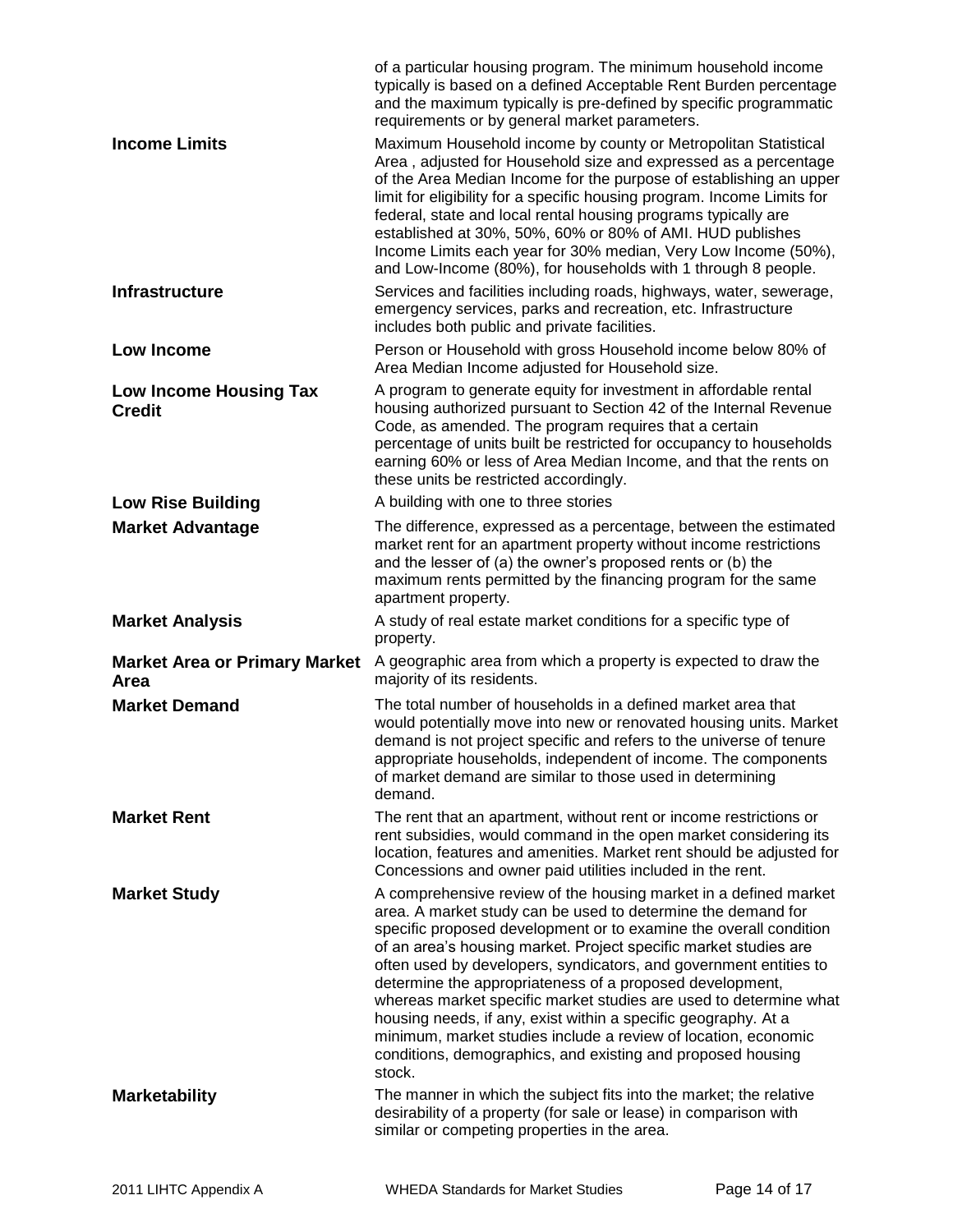| <b>Market Vacancy Rate Physical</b>                             | Average number of apartment units in any market which are<br>Market Vacancy Rate Economic unoccupied divided by the total number of apartment units in the<br>same Market Area, excluding units in properties which are in the<br>lease-up stage. Percentage of rent loss due to concessions and<br>vacancies.                                                                                                                                                                                                                                                                                                                                                                                                                                                                                                                                                                                |
|-----------------------------------------------------------------|-----------------------------------------------------------------------------------------------------------------------------------------------------------------------------------------------------------------------------------------------------------------------------------------------------------------------------------------------------------------------------------------------------------------------------------------------------------------------------------------------------------------------------------------------------------------------------------------------------------------------------------------------------------------------------------------------------------------------------------------------------------------------------------------------------------------------------------------------------------------------------------------------|
| <b>Metropolitan Statistical Area</b><br>(MSA)                   | A geographic entity defined by the federal Office of Management<br>and Budget for use by federal statistical agencies, based on the<br>concept of a core area with a large population nucleus, plus<br>adjacent communities having a high degree of economic and social<br>integration with that core. Qualification of an MSA requires the<br>presence of a city with 50,000 or more inhabitants, or the presence<br>of an Urbanized Area (UA) and a total population of at least<br>100,000 (75,000 in New England). The county or counties<br>containing the largest city and surrounding densely settled territory<br>are central counties of the MSA. Additional outlying counties qualify<br>to be included in the MSA by meeting certain other criteria of<br>metropolitan character, such as a specified minimum population<br>density or percentage of the population that is urban. |
| Mid-rise                                                        | A building with four to ten stories.                                                                                                                                                                                                                                                                                                                                                                                                                                                                                                                                                                                                                                                                                                                                                                                                                                                          |
| <b>Migration</b>                                                | The movement of Households from one location or market area to<br>another.                                                                                                                                                                                                                                                                                                                                                                                                                                                                                                                                                                                                                                                                                                                                                                                                                    |
| <b>Mixed Income Property</b>                                    | An apartment property containing (1) both income restricted and<br>unrestricted units or (2) units restricted at two or more Income<br>Limits (i.e. Low Income Tax Credit property with income limits of<br>30%, 50% and 60%).                                                                                                                                                                                                                                                                                                                                                                                                                                                                                                                                                                                                                                                                |
| <b>Mobility</b>                                                 | The ease with which people move from one location to another.                                                                                                                                                                                                                                                                                                                                                                                                                                                                                                                                                                                                                                                                                                                                                                                                                                 |
| <b>Moderate Income</b>                                          | Person or Household with gross household income between 80<br>and 120 percent of area median income adjusted for Household<br>size.                                                                                                                                                                                                                                                                                                                                                                                                                                                                                                                                                                                                                                                                                                                                                           |
| <b>Move-up Demand</b>                                           | An estimate of how many consumers are able and willing to<br>relocate to more expensive or desirable units, such as tenants who<br>move up from Class C properties to Class B; and Class B tenants<br>that move up to class A properties; and tenants that move from<br>Class C and B properties to a new superior Low Income Tax Credit<br>property.                                                                                                                                                                                                                                                                                                                                                                                                                                                                                                                                         |
| <b>Multi-family</b>                                             | Structures that contain more than two or more housing units.                                                                                                                                                                                                                                                                                                                                                                                                                                                                                                                                                                                                                                                                                                                                                                                                                                  |
| Neighborhood                                                    | An area of a city or town with common demographic and economic<br>features that distinguish it from adjoining areas.                                                                                                                                                                                                                                                                                                                                                                                                                                                                                                                                                                                                                                                                                                                                                                          |
| Net Rent (also referred to as<br><b>Contract or Lease Rent)</b> | Gross Rent less Tenant Paid Utilities.                                                                                                                                                                                                                                                                                                                                                                                                                                                                                                                                                                                                                                                                                                                                                                                                                                                        |
| <b>Penetration Rate</b>                                         | The percentage of age and income qualified renter Households in<br>the Primary Market Area that all existing and proposed properties,<br>to be completed within six months of the subject, and which are<br>competitively priced to the subject that must be captured to achieve<br>the Stabilized Level of Occupancy. Funding agencies may require<br>restrictions to the qualified Households used in the calculation<br>including age, income, living in substandard housing, mover ship<br>and other comparable factors. See Capture Rate for property<br>specific rate.                                                                                                                                                                                                                                                                                                                  |
| <b>Pent-up Demand</b>                                           | A market in which there is a scarcity of supply and vacancy rates<br>are very low.                                                                                                                                                                                                                                                                                                                                                                                                                                                                                                                                                                                                                                                                                                                                                                                                            |
| <b>Population Trends</b>                                        | Changes in population levels for a particular area over a specific<br>period of time—which is a function of the level of births, deaths,<br>and net migration.                                                                                                                                                                                                                                                                                                                                                                                                                                                                                                                                                                                                                                                                                                                                |
| <b>Primary Market Area</b>                                      | See Market Area.                                                                                                                                                                                                                                                                                                                                                                                                                                                                                                                                                                                                                                                                                                                                                                                                                                                                              |
| <b>Programmatic Rents</b>                                       | The proposed rents for a Tax Credit or other income restricted                                                                                                                                                                                                                                                                                                                                                                                                                                                                                                                                                                                                                                                                                                                                                                                                                                |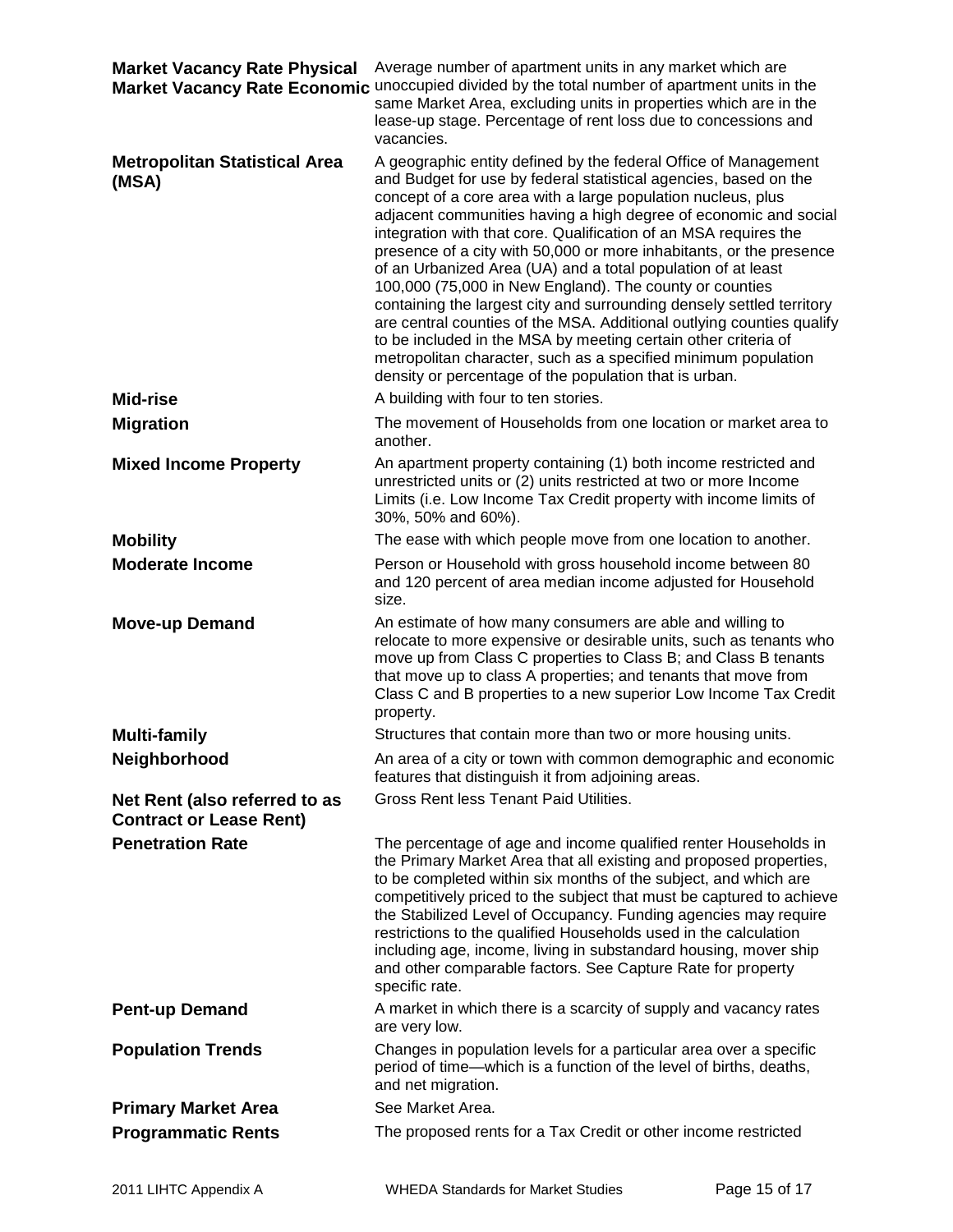|                                                                                                                                                             | property relative to comparable market rate properties and rents<br>being achieved at another Low Income Housing Tax Credit or other<br>income restricted properties in the market. Can be no greater than<br>maximum rents permitted by the Low Income Housing Tax Credit<br>or other program regulations.                                                                                                                                        |
|-------------------------------------------------------------------------------------------------------------------------------------------------------------|----------------------------------------------------------------------------------------------------------------------------------------------------------------------------------------------------------------------------------------------------------------------------------------------------------------------------------------------------------------------------------------------------------------------------------------------------|
|                                                                                                                                                             | Project Based Rent Assistance Rental assistance from a federal, state or local program that is<br>allocated to the property or a specific number of units in the<br>property and is available to each income eligible tenant of the<br>property or an assisted unit.                                                                                                                                                                               |
| <b>Public Housing or Low Income</b><br><b>Conventional Public Housing</b>                                                                                   | HUD program administered by local (or regional) Housing<br>Authorities which serves Low- and Very-Low Income Households<br>with rent based on the same formula used for HUD Section 8<br>assistance.                                                                                                                                                                                                                                               |
| <b>Qualified Census Tract (QCT)</b>                                                                                                                         | Any census tract (or equivalent geographic area defined by the<br>Bureau of the Census) in which at least 50% of Households have<br>an income less than 60% of Area Median Income or where the<br>poverty rate is at least 25%. A project located in a QCT and<br>receiving Low Income Housing Tax Credits may qualify for up to<br>130% of eligible basis for the purpose of calculating the Tax Credit<br>allocation.                            |
| <b>Rent</b>                                                                                                                                                 | <b>Rural Development (RD) Market</b> A monthly rent that can be charged for an apartment under a<br>specific USDA-RD housing program, that reflects the agency's<br>estimate of the rent required to operate the property, maintain debt<br>service on an un-subsidized mortgage and provide an adequate<br>return to the property owner. This rent is the maximum rent that a<br>tenant can pay at an RD Property.                                |
| <b>Rural Development (RD)</b><br><b>Program (Formerly the Farmers)</b><br><b>Home Administration Section</b><br><b>515 Rural Rental Housing</b><br>Program) | Federal program which provides low interest loans to finance<br>housing which serves low- and moderate-income persons in rural<br>areas who pay 30 percent of their adjusted income on rent or the<br>basic rent, whichever is the higher (but not exceeding the market<br>rent). The Program may include property based rental assistance<br>and interest reduction contracts to write down the interest on the<br>loan to as low as one percent. |
| Redevelopment                                                                                                                                               | The redesign or rehabilitation of existing properties.                                                                                                                                                                                                                                                                                                                                                                                             |
| <b>Rent Burden</b>                                                                                                                                          | Gross Rent divided by gross monthly Household income.                                                                                                                                                                                                                                                                                                                                                                                              |
| <b>Rent Burdened Households</b>                                                                                                                             | Households with Rent Burden above the level determined by the<br>lender, investor, or public program to be an acceptable rent-to-<br>income ratio.                                                                                                                                                                                                                                                                                                 |
| <b>Restricted Rent</b>                                                                                                                                      | The rent charged under the restrictions of a specific housing<br>program or subsidy.                                                                                                                                                                                                                                                                                                                                                               |
| <b>Saturation</b>                                                                                                                                           | The point at which there is no longer demand to support additional<br>units.                                                                                                                                                                                                                                                                                                                                                                       |
| <b>Single-Family Housing</b>                                                                                                                                | A dwelling unit, either attached or detached, designed for use by<br>one Household and with direct access to a street. It does not share<br>heating facilities or other essential building facilities with any other<br>dwelling.                                                                                                                                                                                                                  |
| <b>Special Needs Population</b>                                                                                                                             | Specific market niche that is typically not catered to in a<br>conventional apartment property. This population should exhibit<br>certain criteria, which can be well defined, in order, for example, to<br>assess the need and demand from this source. Examples of<br>special needs populations include: substance abusers, visually<br>impaired person or persons with mobility limitations.                                                    |
| <b>Stabilized Level of Occupancy</b>                                                                                                                        | The underwritten or actual number of occupied units that a property<br>is expected to maintain after the initial rent-up period, expressed as<br>a percentage of the total units.                                                                                                                                                                                                                                                                  |
| <b>State Data Center (SDC)</b>                                                                                                                              | A state agency or university facility identified by the governor of<br>each state to participate in the Census Bureau's cooperative                                                                                                                                                                                                                                                                                                                |
|                                                                                                                                                             |                                                                                                                                                                                                                                                                                                                                                                                                                                                    |